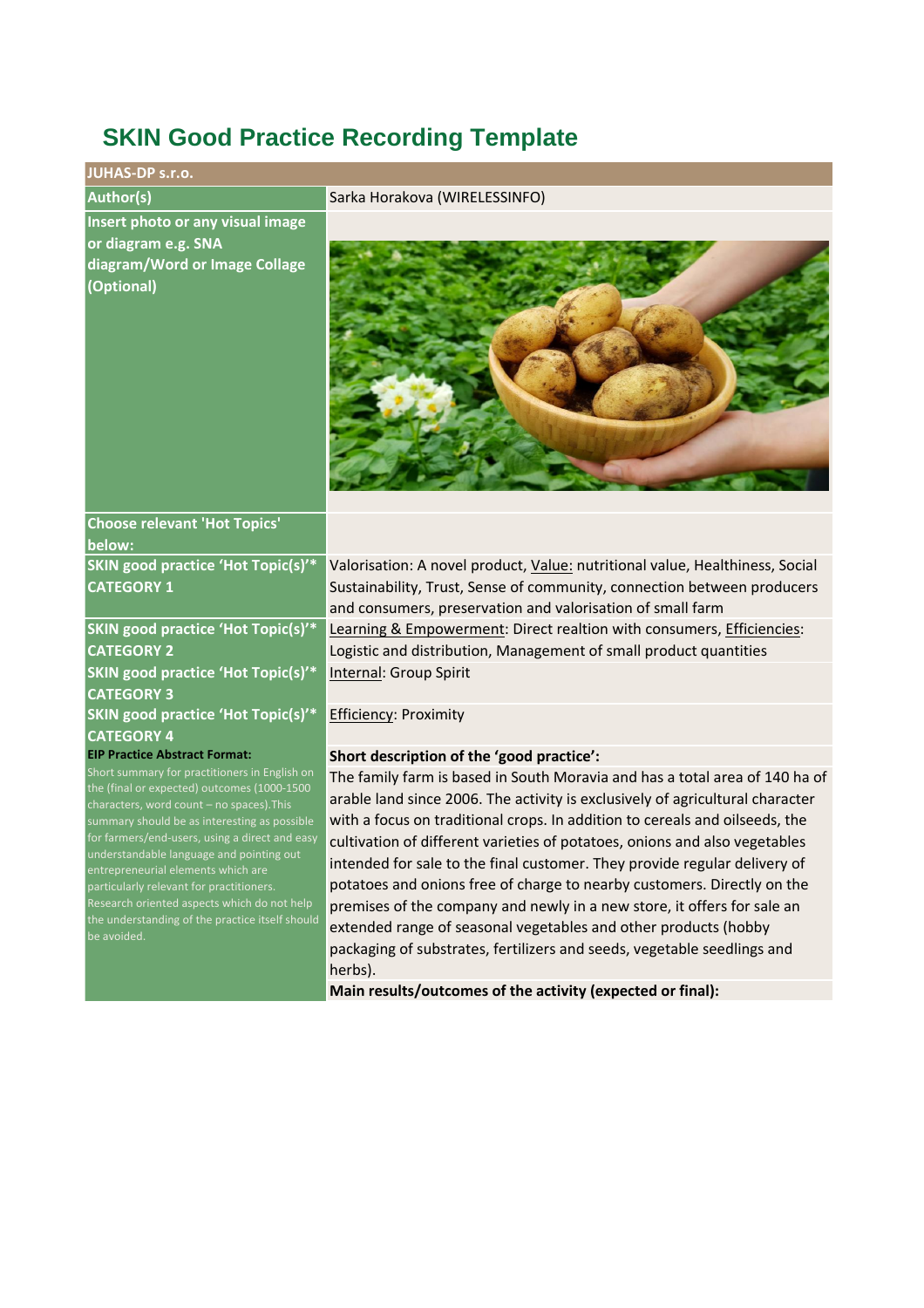The main objective of the farm is to produce and sell the customer only local Czech food, which is always trying to achieve the highest possible quality. In addition to their own production, regular delivery of potatoes and onions is free of charge to locations within a radius of about 70 km. Regular imports of fresh goods are mainly secured for customers who do not have to store goods in larger quantities. The driver builds the same place each week and stays up to the customer's interest. An extended purchase of seasonal vegetables and other products is offered directly on the premises of the company, in the main business farm shop (warehouse of the former sugar factory).

**The main practical recommendation(s): what would be the main added value/benefit or opportunities to the end-user if the generated knowledge were implemented? How can the practitioner make use of the results?**

An innovative way of spreading potatoes that is gentle on the soil. Covering planting of early potatoes with woven textiles, protection from spring frosts. Delivery to the customer in the given locations is free of charge. The customer knows the origin of the offered goods. Regular communication with customers, willingness, helpfulness keeps their interest. In their own store, they also offer goods from other nearby farmers.

#### **Further information/Reference:**

## <http://www.juhas-dp.cz/>

#### **Stručný popis 'dobré praxe':**

**Short summary for practitioners in native language on the (final or expected) outcomes** (1000-1500 characters, word count – no spaces). This summary should be as interesting as

possible for farmers/end-users, using a direct and easy understandable language and pointing out entrepreneurial elements which Research oriented aspects which do not help the understanding of the practice itself should be avoided.

Rodinný zemědělský podnik sídlí na jižní Moravě a hospodaří na celkové rozloze 140 ha orné půdy od roku 2006. Činnost je výhradně zemědělského charakteru se zaměřením na tradiční plodiny. Kromě obilovin a olejnin se věnují pěstování různých odrůd brambor, cibule a také zeleniny určené k prodeji konečnému zákazníkovi. Zajišťují pravidelný rozvoz brambor a cibule zdarma k zákazníkům v blízkém okolí. Přímo v areálu podniku a nově v další prodejně nabízí k prodeji rozšířený sortiment sezónní zeleniny a dalších produktů (prodej hobby balení substrátů, hnojiv a osiv, sazenic zeleniny a bylinek).

## **Hlavní výsledky/výstupy činnosti (očekávané nebo konečné):**

Hlavním cílem podniku je produkovat a prodávat zákazníkovi pouze lokální české potraviny, u kterých se vždy snaží o dosažení co nejvyšší kvality. Kromě vlastní výroby zajišťují pravidelný rozvoz brambor a cibule zdarma do lokalit v okruhu zhruba 70 km. Pravidelný dovoz čerstvého zboží je zajištěný hlavně pro odběratele, kteří nemají kde zboží skladovat ve větším množství. Řidič staví každý týden na stejném místě a zdržuje se dle zájmu odběratelů. Rozšířený nákup sezónní zeleniny a další produkty je nabízen přímo v areálu podniku, v hlavní podnikové prodejně (sklad z bývalé haly cukrovaru).

**Hlavní praktické doporučení: Jaká by byla hlavní přidaná hodnota/přínos nebo příležitosti konečnému uživateli, pokud by byly vytvořené znalosti realizovány? Jak může odborník využít výsledků?**